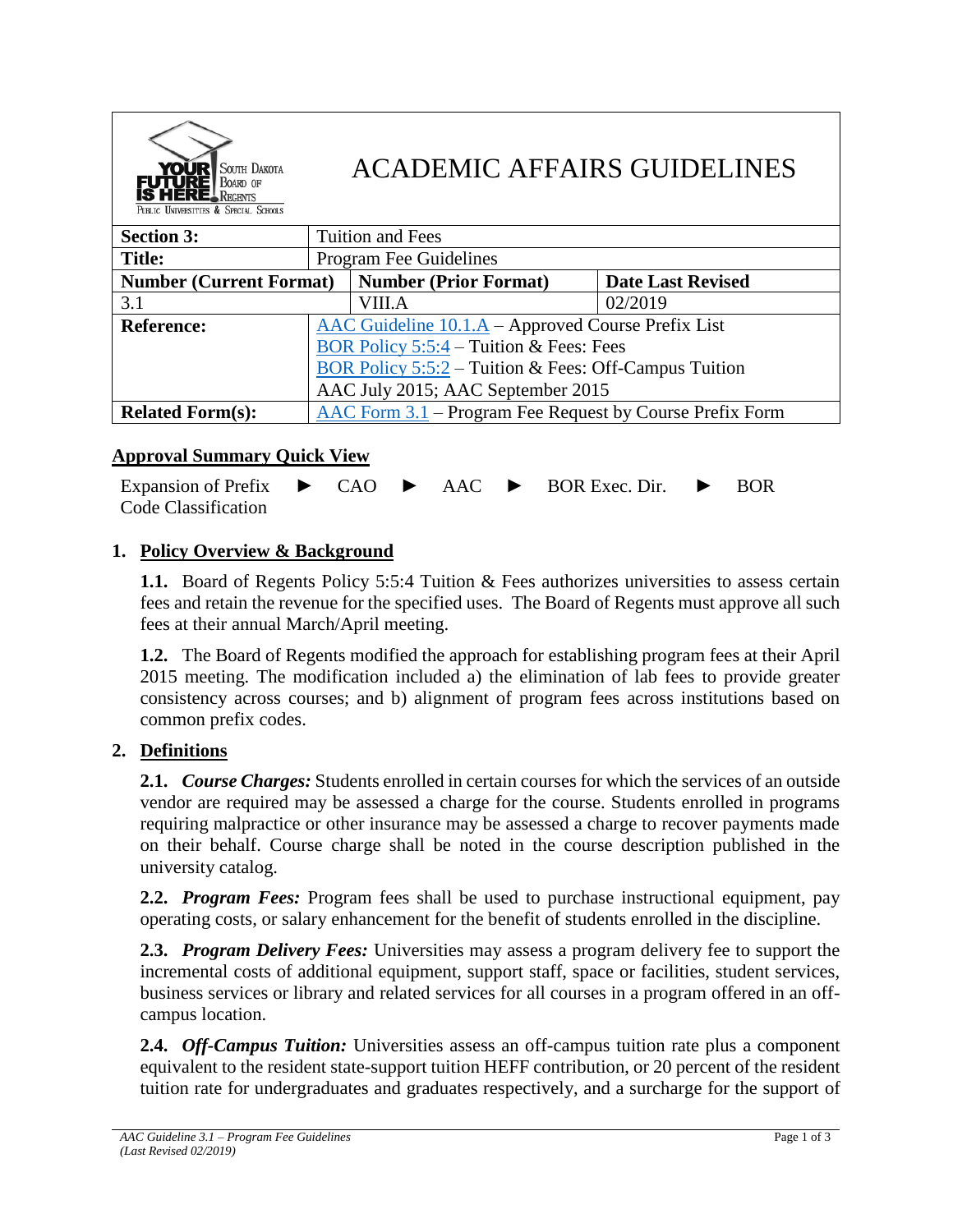the Electronic University Consortium (EUC). No additional course, program or program delivery fees may be assessed to Off-Campus Tuition rates unless explicitly approved by the Board of Regents.

# **3. Program Fee Approval Process**

**3.1.** Program fees are aligned with the respective program prefixes assigned to a given program or unit at each institution consistent with the [Approved Prefix Codes](https://www.sdbor.edu/services/academics/AAC/documents/VII_Course_Prefix_List.pdf) established in AAC Guidelines. Approved program fees are designated in Appendix A.

**3.2.** Institutions may formally request that the Executive Director consider an expansion of the Prefix Code classification to the current program fees guidelines during the first Academic Affairs Council meeting of each calendar year. Campus requests for an expansion of the Prefix Code classification should be directed to the Executive Director through the system Chief Academic Officer. Requests must include:

**3.2.1.** Rationale for expanding the prefix code for a designated program:

- Materials consumed during course delivery
- Equipment maintenance necessary to maintain facility/lab
- Salary enhancement needs

**3.2.2.** An institutional cost analysis for courses that will be impacted by the addition of the program fee:

- Courses that use the proposed Prefix classification
- Sections offered during an academic year
- Enrollments in each section
- **3.2.3.** A system cost analysis for courses offered at other Regental institutions:
	- Courses using the proposed Prefix classification
	- Sections offered during an academic year
	- Enrollments in each section

**3.3.** If supported by the Academic Affairs Council, a recommendation will be forwarded to the Executive Director for consideration.

### **4. Course Assignment Process**

### **4.1. Existing Courses**

**4.1.1.** Institutions may assign program fee to course sections with the designated Prefix classification as specified in these guidelines.

**4.1.2.** Modifications may not be made to existing courses to allow for the assignment of program fees without facilitating the necessary course modification process at the institutional level and gaining approval by the Board of Regents.